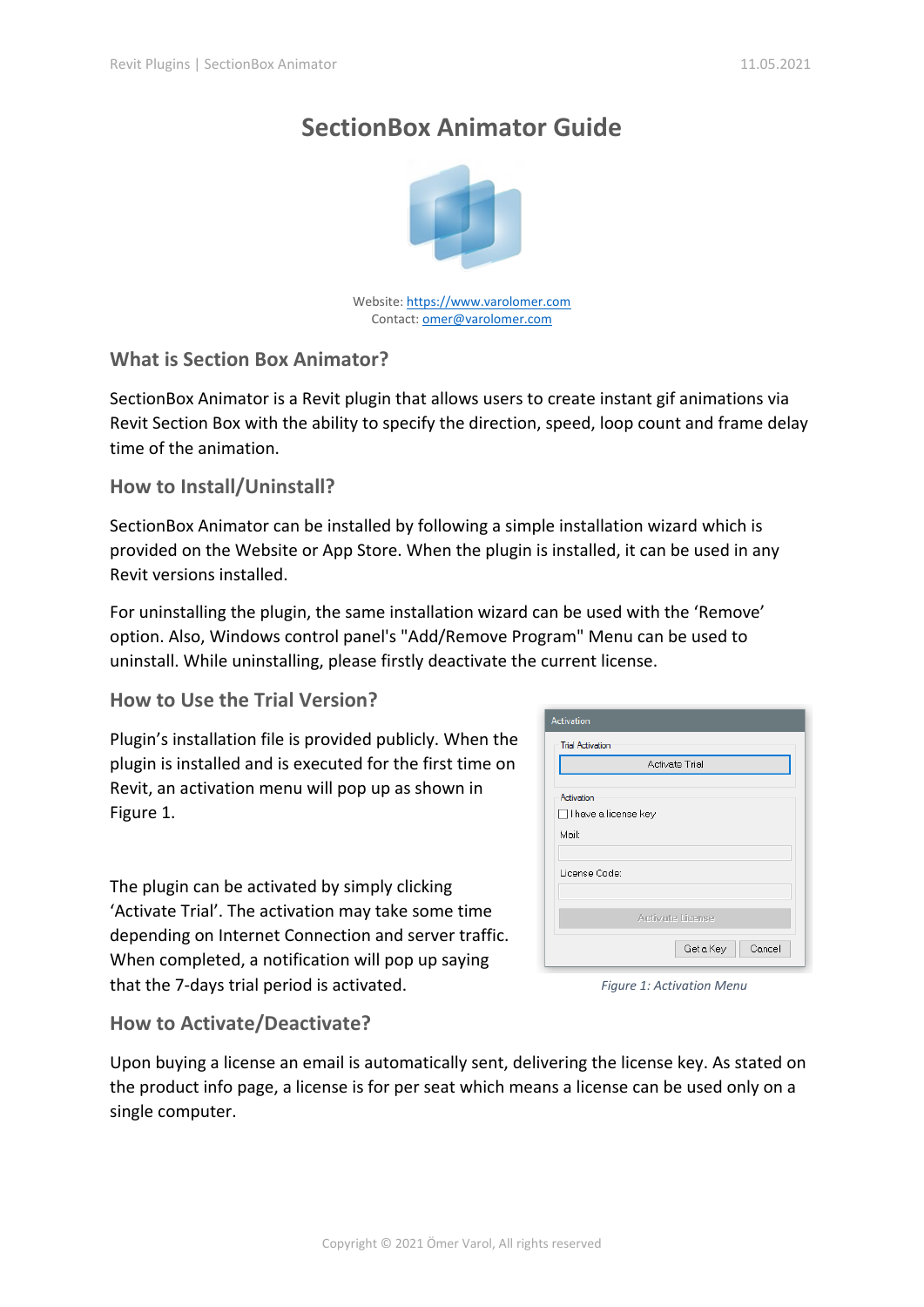When the trial period expires, the plugin will automatically direct you to the activation form where you can type in the mail and activation code.

If you want to activate the plugin while you are using the trial version, you could simply go to the license info menu by clicking the 'L' button next to the cancel button. (See Figure 2)

When the update button is pressed, the plugin resets and tells you to run the plugin again.

When you run the plugin again, you will see the activation menu as shown in Figure 1. This time, instead of the 'activate trial' button, check 'I have a license key' and type in the mail and license key. Then, press the 'activate license' button.

Please make sure that the license key is the same with the key assigned to your mail.

| Gif Animator                                          |                  | $\Box$          | ×              |                             |                    |
|-------------------------------------------------------|------------------|-----------------|----------------|-----------------------------|--------------------|
| <b>GIF Values</b>                                     |                  |                 |                |                             |                    |
| Section Box Slice Count                               |                  | 8               | $\div$         |                             |                    |
| Frame Delay Time (sec):                               |                  | 0.25            | 쉬              |                             |                    |
| Gif Size (px):                                        |                  | 1200            | ÷              |                             |                    |
| Small                                                 | Medium           | Large           |                |                             |                    |
| <b>Gif Range</b>                                      |                  |                 |                | <b>E.</b> License Info      |                    |
| (a) Visible Portion of Current Window                 |                  |                 |                | License Info                |                    |
| ◯ Current Drawing Area                                |                  |                 |                | License Type: Trial Version |                    |
| <b>Animation Direction</b>                            |                  |                 | $\overline{2}$ | Days Remained: 7 days       |                    |
| ● Front to Back                                       |                  | ○ Back to Front |                |                             |                    |
| ◯ Left to Right                                       |                  | ◯ Right to Left |                | Cancel                      | Update             |
| ◯ Top to Bottom                                       | $\left($         | Bottom to Top   |                |                             | Deactivate License |
| See Directions                                        |                  |                 |                |                             |                    |
| Reverse Gif                                           |                  |                 |                |                             |                    |
| Process could take some time depending on the values. |                  |                 |                |                             |                    |
|                                                       | Output File Path |                 |                |                             |                    |
| C:\Users\omer_\Desktop\GifAnimated.gif                |                  |                 |                |                             |                    |
| Cancel                                                |                  | Create Gif      |                |                             |                    |
| License Info: Trial Version (7 days left)             |                  |                 |                |                             |                    |

*Figure 2: License Info*

To deactivate the license on the current computer so that you could activate it on another computer, you could simply press the 'Deactivate License' button as shown in Figure 3.

| <b>Ed</b> License Info                                    |                    |
|-----------------------------------------------------------|--------------------|
| License Info                                              |                    |
| License Type: Licensed Version<br>Expiry Date: 05.05.2022 |                    |
| Cancel                                                    | Update             |
|                                                           | Deactivate License |

*Figure 3: Deactivate License*

### **Introduction of Interface**

The interface of the plugin is designed to make the production of animated gifs as easy as possible. The main parameters of the gifs are frame delay time and the gif size as could be seen on the Gif Values section. The output path in which the gif will be created could also be defined and seen on the interface.

Other values like slice count, reverse gifs, gif range and directions that need more clarification are explained in the following sections.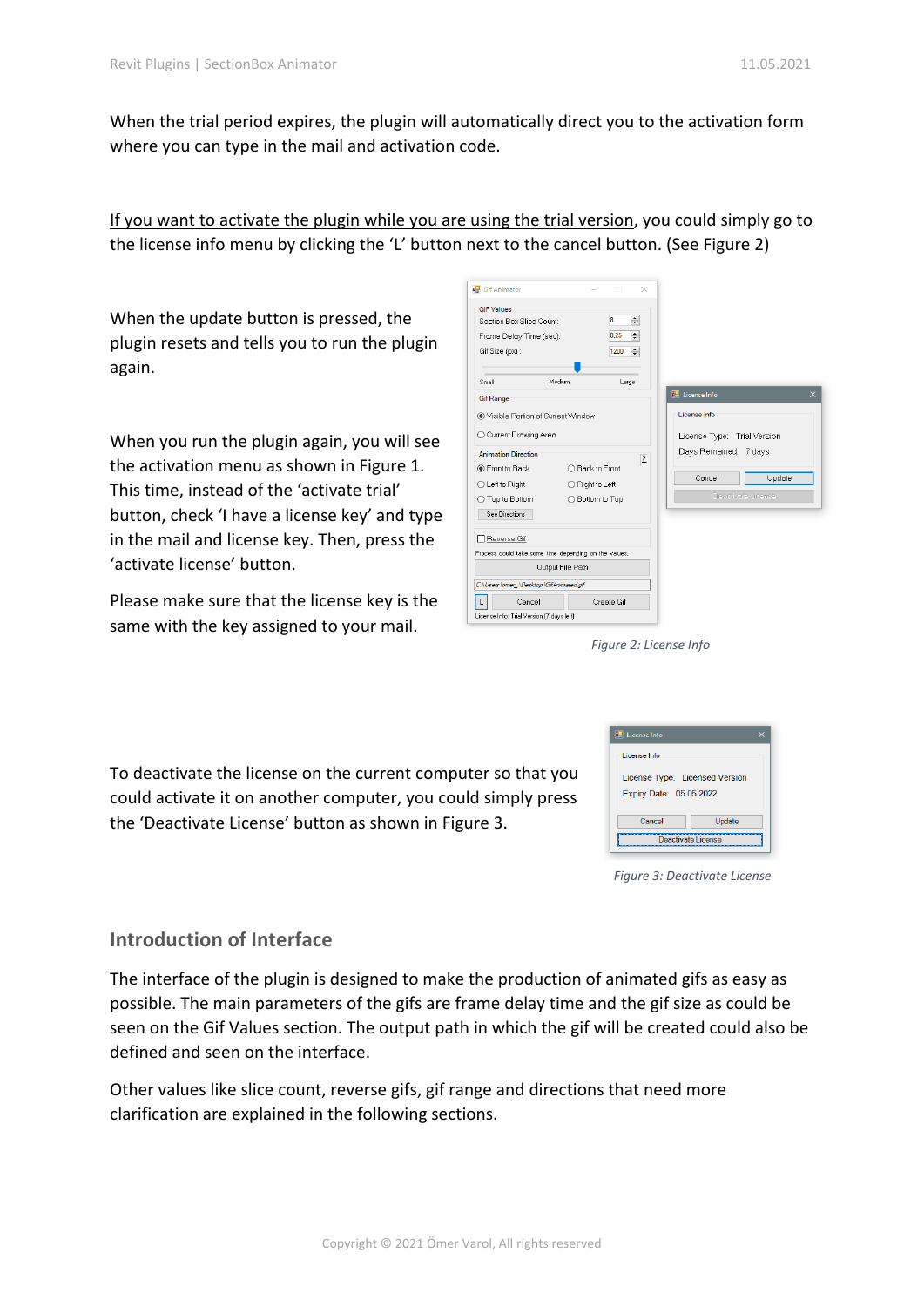| Gif Animator                                          |                          | 同<br>$\Sigma$<br>- 1     |
|-------------------------------------------------------|--------------------------|--------------------------|
| <b>GIF Values</b>                                     |                          |                          |
| Section Box Slice Count:                              |                          | $\div$<br>8              |
| Frame Delay Time (sec):                               | 0.25<br>÷                |                          |
| Gif Size (px):                                        | 1200<br>÷                |                          |
|                                                       |                          |                          |
| Small                                                 | Medium                   | Large                    |
| <b>Gif Range</b>                                      |                          |                          |
| ◉ Visible Portion of Current Window                   |                          |                          |
| ◯ Current Drawing Area                                |                          |                          |
| <b>Animation Direction</b>                            |                          | 2                        |
| ● Front to Back                                       |                          | $\bigcirc$ Back to Front |
| $\bigcirc$ Left to Right                              | $\bigcirc$ Right to Left |                          |
| $\bigcirc$ Top to Bottom                              |                          | ◯ Bottom to Top          |
| <b>See Directions</b>                                 |                          |                          |
| Reverse Gif                                           |                          |                          |
| Process could take some time depending on the values. |                          |                          |
|                                                       | <b>Output File Path</b>  |                          |
| <b>II</b> Desktop                                     |                          |                          |
|                                                       |                          |                          |
| Cancel                                                |                          | <b>Create Gif</b>        |

*Figure 4: Interface*

### **What is Slice Count?**

SectionBox Animator uses the section cuts for the animation. To do this, the plugin divides the current section box into equal intervals. So, the slice count is the number of times the section box will cut the model, in other words, the count of the interval points. Please see the gallery for gif examples: [SectionBox Animator Gallery](https://www.varolomer.com/sectionboxgallery)

#### **What is Reverse Gif?**

The slices are normally cut in the input direction and the animation is created in this order. So, normally, the first frame of the animated gif is the current frame the user sees. But, by the reverse option, the gifs could be constructed backwards. That means, the first frame is the blank space and then the animation goes in additive manner. Please see the gallery for gif examples: [SectionBox Animator Gallery](https://www.varolomer.com/sectionboxgallery)

#### **Gif Range Options**

'Visible Portion of Current Window' option indicates that the canvas of the animated gif will be the visible drawing area of Revit.

'Current Drawing Area' option can be used when the crop view is active. Instead of the entire visible area, only the cropped drawing area will be the canvas of the animated gif.